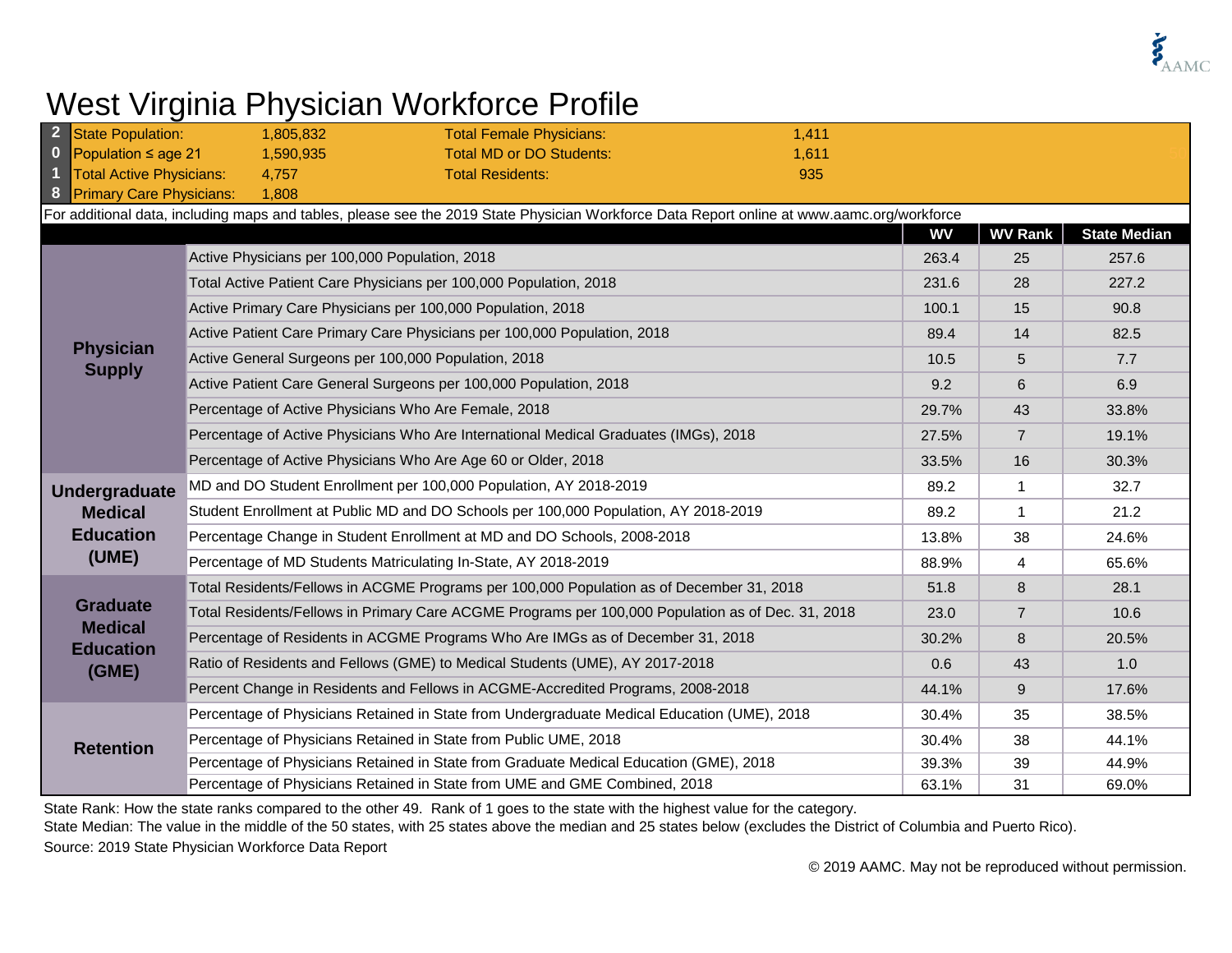## West Virginia Physician Workforce Profile

|                                               | <b>Total Active</b> |                             | Female                 |         | Age 60 or Older |         |
|-----------------------------------------------|---------------------|-----------------------------|------------------------|---------|-----------------|---------|
| Specialty                                     | Physicians          | <b>People Per Physician</b> | <b>Number</b>          | Percent | <b>Number</b>   | Percent |
| <b>All Specialties</b>                        | 4,757               | 380                         | 1,411                  | 29.7    | 1,569           | 33.5    |
| Allergy & Immunology                          | 11                  | 164,167                     |                        |         |                 |         |
| <b>Anatomic/Clinical Pathology</b>            | 82                  | 22,022                      | 30                     | 36.6    | 48              | 58.5    |
| Anesthesiology                                | 178                 | 10,145                      | 32                     | 18.0    | 58              | 32.6    |
| <b>Cardiovascular Disease</b>                 | 117                 | 15,434                      | $\cdot$                |         | 61              | 52.1    |
| Child & Adolescent Psychiatry**               | 33                  | 48,210                      | 22                     | 66.7    |                 |         |
| <b>Critical Care Medicine</b>                 | 56                  | 32,247                      | 13                     | 23.2    | $\star$         |         |
| Dermatology                                   | 42                  | 42,996                      | 18                     | 42.9    | 15              | 35.7    |
| <b>Emergency Medicine</b>                     | 236                 | 7.652                       | 45                     | 19.1    | 95              | 40.6    |
| Endocrinology, Diabetes & Metabolism          | 48                  | 37,622                      | 23                     | 47.9    | 16              | 33.3    |
| <b>Family Medicine/General Practice</b>       | 935                 | 1.931                       | 345                    | 37.1    | 310             | 33.3    |
| Gastroenterology                              | 58                  | 31,135                      | $\star$                |         | 26              | 44.8    |
| <b>General Surgery</b>                        | 190                 | 9,504                       | 31                     | 16.3    | 67              | 35.3    |
| Geriatric Medicine***                         | 23                  |                             | 11                     | 47.8    | 12              | 52.2    |
| <b>Hematology &amp; Oncology</b>              | 80                  | 22,573                      | 13                     | 16.3    | 29              | 36.3    |
| <b>Infectious Disease</b>                     | 36                  | 50,162                      | 22                     | 61.1    | $\star$         |         |
| <b>Internal Medicine</b>                      | 527                 | 3,427                       | 153                    | 29.1    | 168             | 31.9    |
| <b>Internal Medicine/Pediatrics</b>           | 66                  | 27,361                      | 31                     | 47.0    | $\star$         |         |
| <b>Interventional Cardiology</b>              | 33                  | 54,722                      | $\star$                |         |                 |         |
| Neonatal-Perinatal Medicine                   | 16                  | 112.865                     | $\star$                |         |                 |         |
| Nephrology                                    | 65                  | 27,782                      | 16                     | 24.6    | 21              | 32.3    |
| <b>Neurological Surgery</b>                   | 32                  | 56,432                      | $\star$                |         | 10 <sup>1</sup> | 31.3    |
| Neurology                                     | 60                  | 30,097                      | 14                     | 23.3    | 29              | 48.3    |
| Neuroradiology                                | 15                  | 120,389                     | $\star$                |         | $\star$         |         |
| <b>Obstetrics &amp; Gynecology</b>            | 201                 | 8,984                       | 95                     | 47.3    | 65              | 32.3    |
| Ophthalmology                                 | 91                  | 19,844                      | 19                     | 20.9    | 41              | 45.1    |
| <b>Orthopedic Surgery</b>                     | 109                 | 16,567                      | $\star$                |         | 44              | 40.4    |
| Otolaryngology                                | 56                  | 32.247                      | $\star$                | $\star$ | 21              | 37.5    |
| Pain Medicine & Pain Management               | 19                  | 95,044                      | $\star$                |         | $\star$         |         |
| Pediatrics**                                  | 253                 | 6,288                       | 156                    | 61.7    | 56              | 22.1    |
| <b>Physical Medicine &amp; Rehabilitation</b> | 27                  | 66,883                      | 10                     | 37.0    | 12              | 44.4    |
| <b>Plastic Surgery</b>                        | 30                  | 60,194                      | $\left  \cdot \right $ |         | 16              | 53.3    |
| <b>Preventive Medicine</b>                    | 36                  | 50,162                      | 11                     | 30.6    | 15              | 41.7    |
| Psychiatry                                    | 160                 | 11,286                      | 42                     | 26.3    | 59              | 36.9    |
| <b>Pulmonary Disease</b>                      | 26                  | 69,455                      | $\star$                |         | 19              | 73.1    |
| <b>Radiation Oncology</b>                     | 21                  | 85,992                      | $\star$                |         | $\cdot$         |         |
| Radiology & Diagnostic Radiology              | 138                 | 13,086                      | 23                     | 16.7    | 53              | 38.4    |
| Rheumatology                                  | 17                  | 106,225                     | $^\star$               |         |                 |         |
| <b>Sports Medicine</b>                        | 12                  | 150,486                     | $\star$                | $\star$ | $\star$         |         |
| Thoracic Surgery                              | 34                  | 53,113                      | $\star$                |         | 17              | 50.0    |
| Urology                                       | 54                  | 33,441                      |                        |         | 34              | 63.0    |
| Vascular & Interventional Radiology           | 11                  | 164,167                     |                        |         |                 |         |
| <b>Vascular Surgery</b>                       | 25                  | 72,233                      | $\star$                | $\star$ | $\star$         |         |

Sources: AMA Physician Masterfile (December 31, 2018), Population estimates as of July 1, 2018 are from the U.S. Census Bureau (Release date: December 2018)

\* Counts for specialties with fewer than 10 physicians are not shown

\*\* Only those 21 years or younger are included in People Per Physician